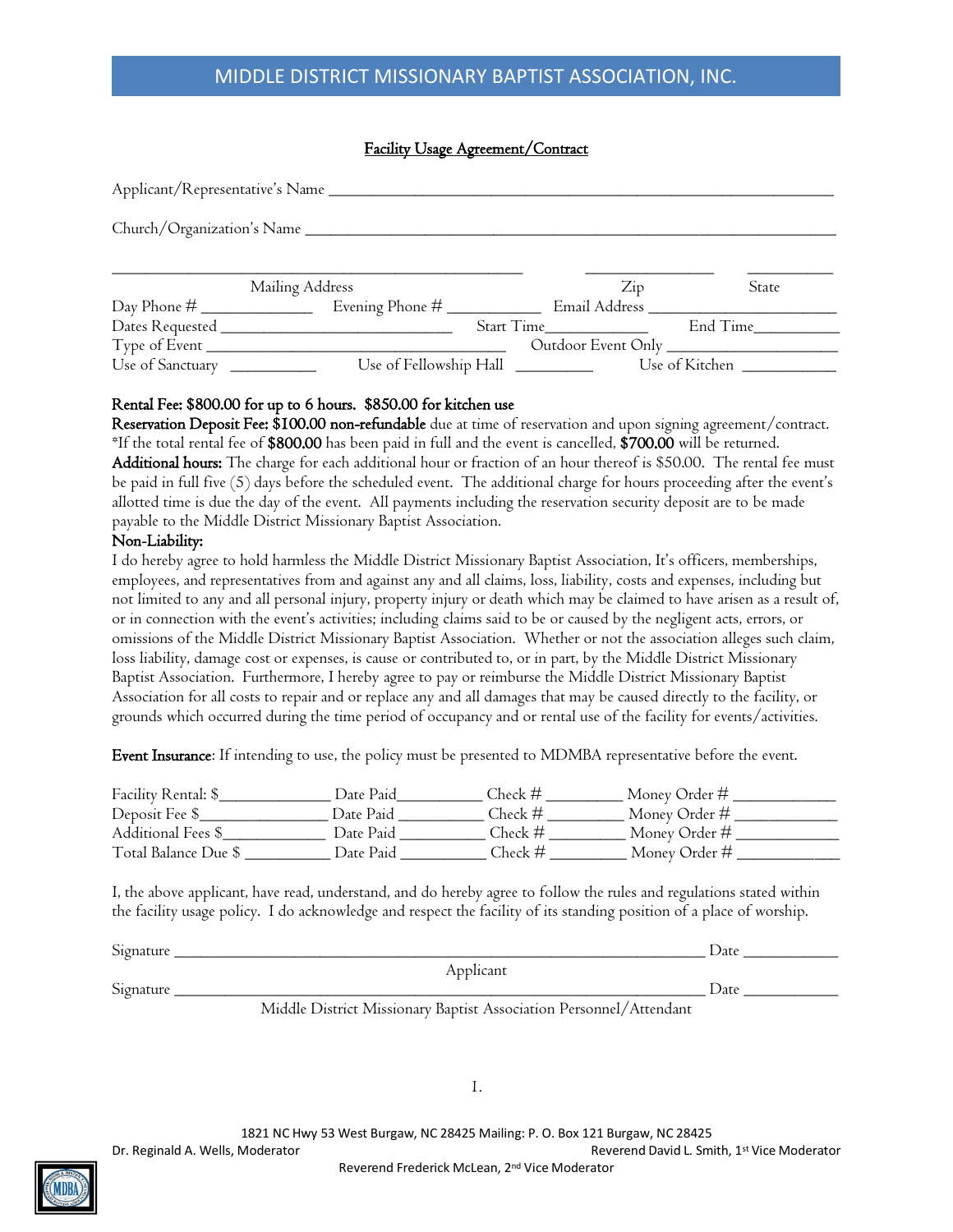## Facility Usage Policy

The Middle District Missionary Baptist Association Facility and its premises will be available for church events, community meetings, weddings, receptions, and funerals. All other events are at the discretion of the Moderator and the Executive Board.

All reservations for usage shall be made through the Middle District appointed personnel contact persons, using the appropriate application form.

Middle District Missionary Baptist Association events will take priority of any outside event.

Reservations will be made on a *first come, first serve basis* except for Middle District Missionary Baptist Association scheduled events.

Upon receiving completed application and fees paid, applications will be reviewed and submitted for approval/disapproval.

A **security deposit** must be paid to secure the date requested.

All fees must be paid by Certified Check or United States Postal Service Money Order, made payable to: Middle District Missionary Baptist Association aka MDMBA. Electronic payments will be accepted through Givelify, however please add \$24.00 (\$824.00) to cover transaction fees.

No one shall be permitted to use the facility without first having made proper reservations, paying the required deposit and balance of payments in full according to the application.

The full balance due will be required to be paid five (5) days prior to the event. Exceptions will be made for funerals in which total balance is due no later than four (4) hours before the funeral.

#### The Middle District Missionary Baptist Association reserves the right to refuse any event. Facility Address:

Physical: 1821 NC Hwy 53 West Burgaw, NC 28425 Mailing: P. O. Box 121 Burgaw, NC 28425 MDMBA Contact Persons: Deacon LeRon Montgomery (910-616-1245[\) leronmontgomery@yahoo.com](mailto:leronmontgomery@yahoo.com) Reverend Cathy Matthews (910 231-0684[\) coolcalmcathy@gmail.com](mailto:coolcalmcathy@gmail.com)

Rental times are for six hours (6 hours). Additional setup time will be included in the six (6) hour event time. Fees will apply for time exceeding six (6) hours when the event is over. Fees will be paid to the MDMBA Attendant.

A rental fee of Eight Hundred Dollars (\$800.00) will be required for use of the facility for the requested/allotted time of Six Hours (6 hours). (850.00 to include use of the kitchen)

A One Hundred Dollars (\$100.00) Non-Refundable Security Deposit is required to secure the requested time.

There will be an **additional fee of Fifty Dollars (\$50.00) per hour** for events exceeding the six  $(6)$  hour scheduled/allotted time.

Cancellations: The applicant must contact the MDMBA contact persons immediately. The reservation security deposit fee of One Hundred Dollars \$100.00 is non-refundable (exceptions are natural acts of God).

2.

1821 NC Hwy 53 West Burgaw, NC 28425 Mailing: P. O. Box 121 Burgaw, NC 28425

Dr. Reginald A. Wells, Moderator **Reverend David L. Smith, 1st Vice Moderator** Reverend David L. Smith, 1st Vice Moderator

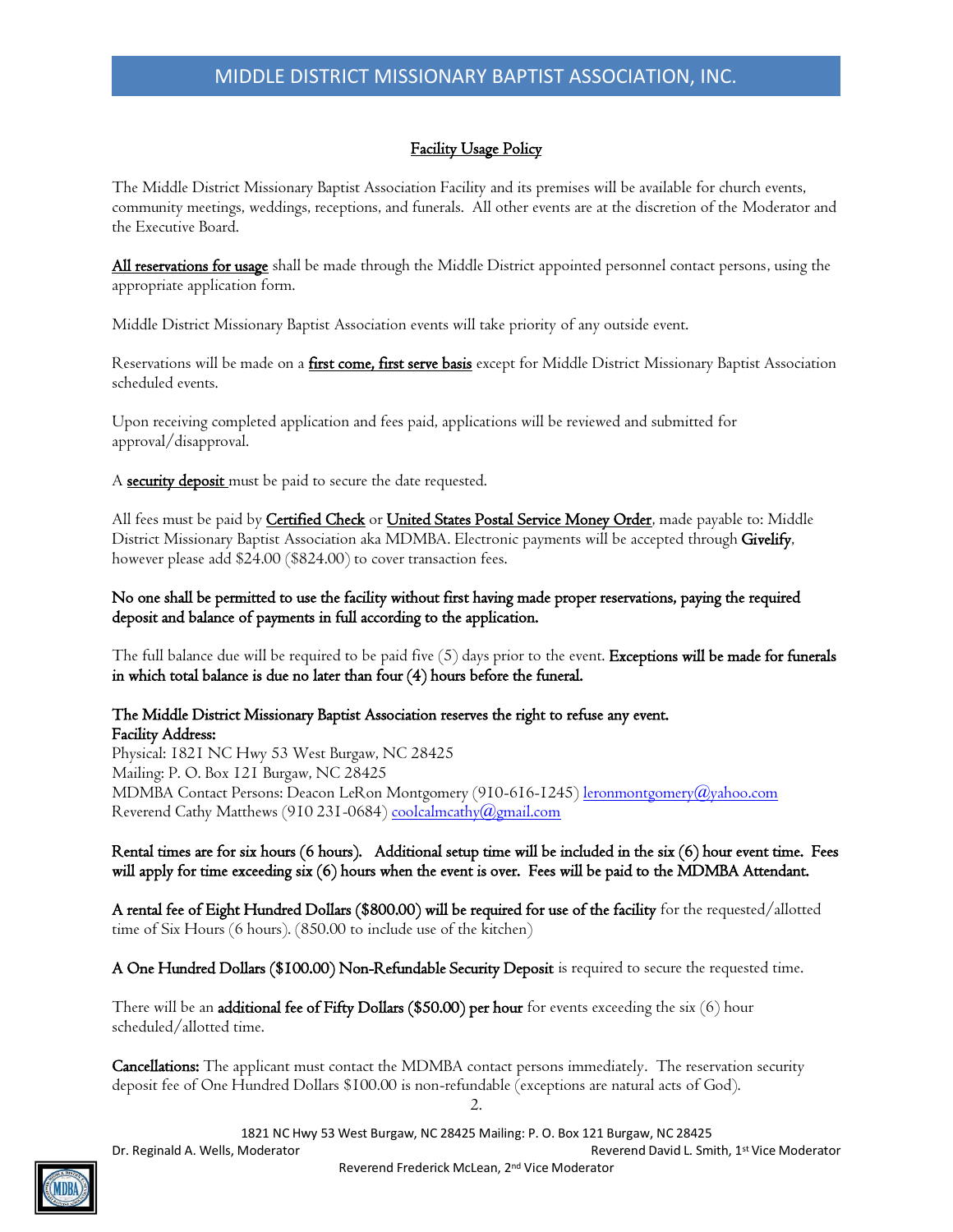## Facility Usage Policies

### This is a Smoke-Free and Drug Free Facility. Alcoholic beverages, firearms/weapons are prohibited. Facility Use Guidelines

### 1. Sanctuary-Capacity-450

- a) No food or drink is allowed in the Sanctuary (exception: water when needed)
- b) Do not move the piano or electric piano/keyboard
- c) Do not move pulpit items without prior approval
- d) Do not move chairs without prior approval
- e) PA System will be operated by assigned MDMBA personnel only

### 2. Fellowship Hall/Dining Area-Capacity-250

- a) Tables and chairs are provided
- b) Table wares, and table covers will be the responsibility of the applicant/renter to supply (These items will not be provided)
- c) Tables and chairs are not to be removed or replaced without permission. Tables and chairs are not to be place against walls
- d) Do not drag tables or chairs, please lift them when moving or rearranging them
- e) Tables and chairs are to be left cleaned and returned to their original location after the event
- f) Floor will be swept by the renter (spot mopped if necessary) after the event
- g) Fellowship hall will be cleaned by renter and inspected by MDMBA attendant

## 3. Kitchen

- a) Renter will be given one free hour before the start time of the event for food delivery and preparations. Building attendant will be on duty to allow entry.
- b) Caterers and users must know how to operate all equipment
- c) Pilots for stove and deep fryers are to be lit by trained persons
- d) Gas stove and deep fryers must be cleaned and turned off after event use
- e) Use deep fryers according to their labeled instructions
- f) Clean off stove and other surfaces, including spills inside appliances
- g) Kitchen floor is to be swept and spot mopped after every use (Do not use bleach)
- h) Kitchen will be cleaned by Caterer/renter and inspected by MDMBA attendant
- i) Remove all personal items, including items stored in refrigerator and freezer
- j) All MDMBA items are to be left at the building

### 4. Heating/Cooling

Any adjustments to thermostats are to be made by MDMBA personnel/Attendant only

## 5. Grounds/Parking/Outside Equipment

- a) No parking on the front lawn
- b) Parking for guests is in designated areas only
- c) Do not block entrances to parking areas
- d) For outdoor events, all and trash should be removed from the grounds and placed in the proper receptacle bins.
- e) When using grills or any outdoor cooking equipment items, please set-up in an approved area at least 200ft from the building or as instructed by the building attendant on duty.

### 6. Decorations/Displays

- a) No decorations of any kind shall be hung on walls, ceilings, or lighting fixtures
- b) Any fixtures, furnishing, displays, or decorations provided by the user are expected to be removed from the building immediately following the event
- c) Prior approval is needed to use the building for decoration purposes before the event. That time is deducted from the six-hour event time.

3.

1821 NC Hwy 53 West Burgaw, NC 28425 Mailing: P. O. Box 121 Burgaw, NC 28425